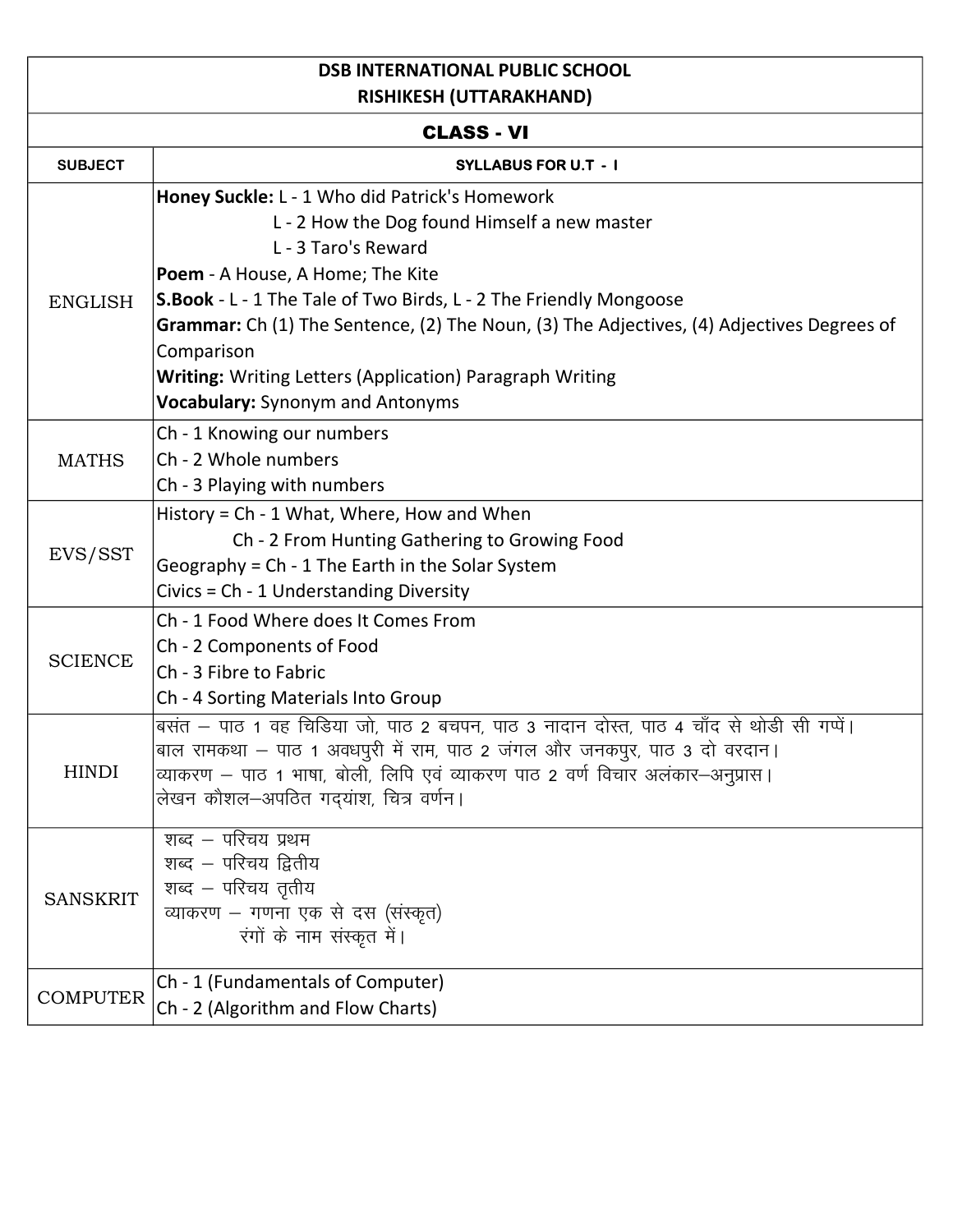| <b>DSB INTERNATIONAL PUBLIC SCHOOL</b> |                                                                                                      |  |
|----------------------------------------|------------------------------------------------------------------------------------------------------|--|
| <b>RISHIKESH (UTTARAKHAND)</b>         |                                                                                                      |  |
| <b>CLASS - VII</b>                     |                                                                                                      |  |
| <b>SUBJECT</b>                         | <b>SYLLABUS FOR U.T - I</b>                                                                          |  |
|                                        | Literature: L - 1 Three Questions, L -2 A gift of Chappals, L - 3 Gopal and Hilsa Fish               |  |
| <b>ENGLISH</b>                         | Poem: The Squirrel, The Rebel                                                                        |  |
|                                        | Supplementary: L - 1 The Tiny Teacher, L - 2 Bringing up Kari                                        |  |
|                                        | Grammar: Identification of Sentences, Kinds of Sentences, Subject and Predicate, Nouns,              |  |
|                                        | Pronouns, Transformation of Sentences                                                                |  |
|                                        | Vocabulary: Idioms (1 - 10), One Word Substitution (1 - 17)                                          |  |
|                                        | Writing: Paragraph, Letter (Application and Informal)                                                |  |
|                                        |                                                                                                      |  |
| <b>MATHS</b>                           | Ch - 1 Integers                                                                                      |  |
|                                        | Ch - 2 Fractions and Decimals                                                                        |  |
|                                        | Ch - 3 Data Handling                                                                                 |  |
|                                        | History: Ch - 1 Tracing Changes through the thousand years                                           |  |
| EVS/SST                                | Ch - 2 New Kings and Kingdoms                                                                        |  |
|                                        | Geography: Ch 1 Our Environment                                                                      |  |
|                                        | Civics: Ch - 1 On Equality                                                                           |  |
|                                        | Ch - 1 Nutrition in Plants                                                                           |  |
|                                        | Ch - 2 Nutrition in Animals                                                                          |  |
| <b>SCIENCE</b>                         | Ch - 3 Fibre to Fabric                                                                               |  |
|                                        | Ch - 4 Heat and Temperature                                                                          |  |
| <b>HINDI</b>                           | बसंत – पाठ (1) हम पंछी उन्मुक्त गगन के, (2) दादी माँ, (3) हिमालय की बेटियाँ, (4) कठपुतली, (5)        |  |
|                                        | मिठाईवाला ।                                                                                          |  |
|                                        | व्याकरण – 1 भाषा व्याकरण और लिपि, शब्द विचार, अलंकार–अनुप्रास, यमक अलंकार।                           |  |
|                                        | लेखन कौशल - अपठित गद्यांश, अनुच्छेद लेखन।                                                            |  |
|                                        | महाभारत – पाठ 1 देवव्रत, पाठ 2 भीष्म प्रतिज्ञा, पाठ 3 अंबा और भीष्म, पाठ 4 विदुर, पाठ 5 कुंती, पाठ 6 |  |
|                                        | भीष्म, पाठ 7 कर्ण, पाठ 8 द्रौणाचार्य, पाठ 9 लाख का घर, पाठ 10 पाडवा की रक्षा।                        |  |
|                                        | सुभाषितानि                                                                                           |  |
|                                        | दुर्बुद्धिः विनश्यति                                                                                 |  |
| <b>SANSKRIT</b>                        | स्वालम्बनम्                                                                                          |  |
|                                        | व्याकरण गणना एक से बीस तक फलों के नाम                                                                |  |
| <b>COMPUTER</b>                        | Ch - 1 Fundamental of Computer                                                                       |  |
|                                        | Ch - 2 Algorithms and Flowcharts                                                                     |  |
|                                        |                                                                                                      |  |